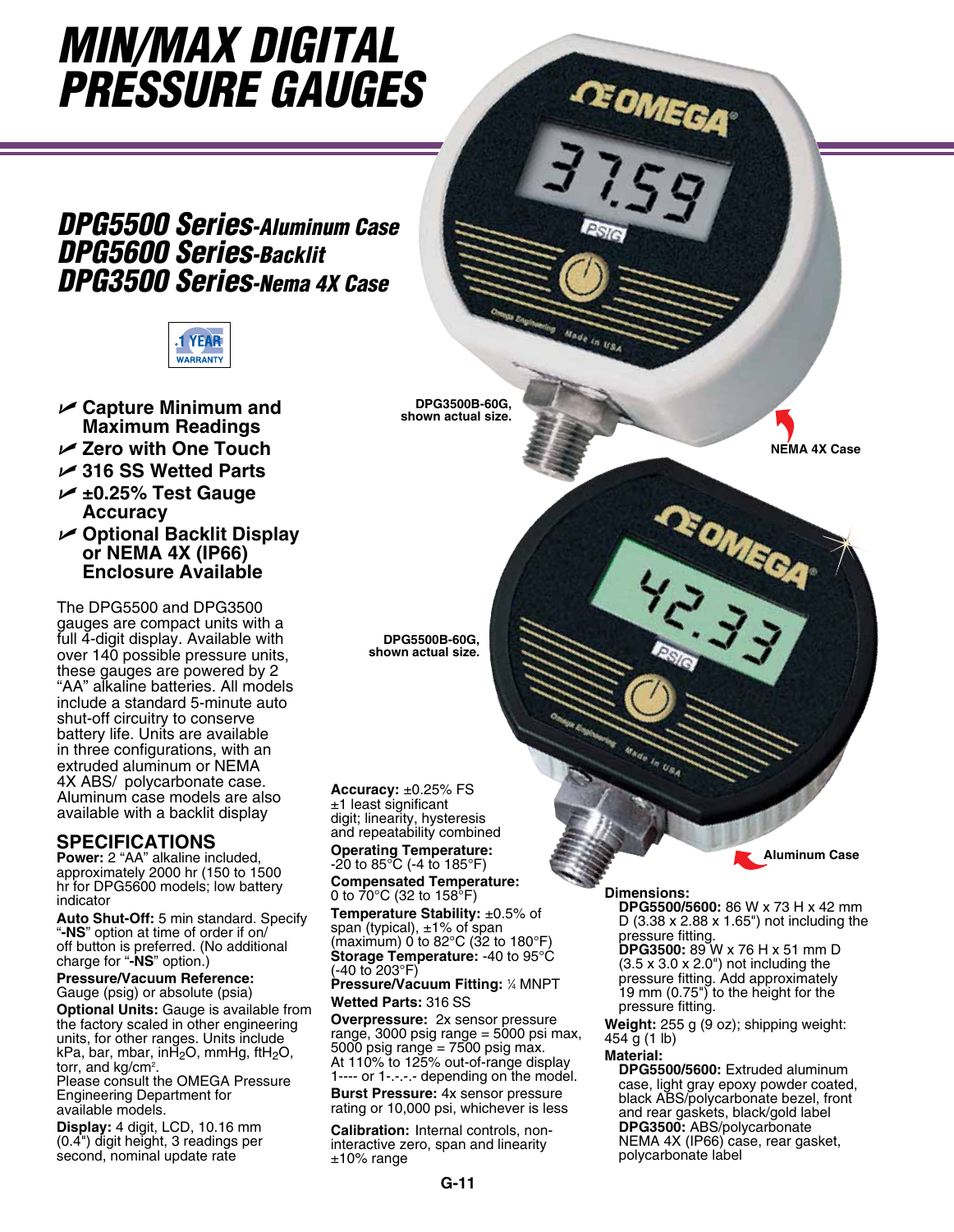## *Min/Max Digital Pressure Gauges*

|                              |                                 | ALL RANGES AND RESOLUTIONS SHOWN AVAILABLE! |                            |                                  |
|------------------------------|---------------------------------|---------------------------------------------|----------------------------|----------------------------------|
| -30.00 inHa/<br>15.00 psig   | 120.0 inHq                      | 1600 mmHg                                   | 35.00 bar                  | 1.000 kg/<br>$cm2$ abs           |
| $-30.0$ in Hg/<br>100.0 psig | 200.0 inHg<br>abs               | 760.0<br>torr abs                           | 70.00 bar                  | 1.000 kg/<br>cm <sup>2</sup> vac |
| -30.0 inHg/<br>200.0 psig    | 200.0 inHg                      | 1600 torr abs                               | 140.0 bar                  | ±1.000<br>kg/cm <sup>2</sup>     |
| 3.000 psig                   | 50.00 oz/in <sup>2</sup>        | 2100 mmH <sub>2</sub> O                     | 200.0 bar                  | 1.000<br>kg/cm <sup>2</sup>      |
| 5.000 psig                   | 80.0 oz/in <sup>2</sup>         | 3500 mmH <sub>2</sub> O                     | 350.0 bar                  | 2.000 kg/<br>$cm2$ abs           |
| 15.00 psi<br>abs             | 240.0 oz/<br>$in^2$ abs         | 200.0 cmH <sub>2</sub> O                    | 20.00 kPa                  | 2.000<br>kg/cm <sup>2</sup>      |
| 15.00 psig<br>vac            | 240.0 oz/<br>$in^2$ vac         | 350.0 cmH <sub>2</sub> O                    | 35.00 kPa<br>vac           | 4.000<br>kg/cm <sup>2</sup>      |
| $±15.00$ psig                | ±240.0 oz/<br>$in^2$            | 1000 cmH <sub>2</sub> O                     | 100.0 kPa 7.000 kg/<br>abs | $cm2$ abs                        |
| 15.00 psig                   | 240.0 oz/in <sup>2</sup>        | 2100 cmH <sub>2</sub> O                     | 100.0 kPa<br>vac           | 7.000 kg/<br>cm <sup>2</sup>     |
| 30.00 psi<br>abs             | 85.0 inH <sub>2</sub> O         | 200.0 mbar                                  | ±100.0<br>kPa              | 14.00<br>kg/cm <sup>2</sup>      |
| 30.00 psig                   | 140.0 inH <sub>2</sub> O        | 350.0 mbar                                  | 100.0 kPa                  | 20.00<br>kg/cm <sup>2</sup>      |
| 60.00 psig                   | 400.0 inH <sub>2</sub> O        | 1000 mbar abs                               | 200.0 kPa<br>abs           | 35.00<br>kg/cm <sup>2</sup>      |
| 100.0 psi<br>abs             | 400.0 inH <sub>2</sub> O<br>vac | 1000 mbar vac                               | 200.0 kPa                  | 70.00<br>kg/cm <sup>2</sup>      |
| 100.0 psig                   | $±400$ inH <sub>2</sub> O       | $±1000$ mbar                                | 400.0 kPa                  | 140.0<br>kg/cm <sup>2</sup>      |
| 200.0 psig                   | 400.0 inH <sub>2</sub> O        | 1000 mbar                                   | 700.0<br>kPa abs           | 200.0<br>kg/cm <sup>2</sup>      |
| 300.0 psig                   | 850 inH <sub>2</sub> O          | 2000 mbar abs                               | 700.0 kPa                  | 350.0<br>kg/cm <sup>2</sup>      |
| 500.0 psig                   | 7.000 ftH <sub>2</sub> O        | 2000 mbar                                   | 1500 kPa                   | 1.000 atm<br>abs                 |
| 1000 psig                    | 12.00 ftH <sub>2</sub> O        | 4000 mbar                                   | 2000 kPa                   | ±1.000 atm                       |
| <b>2000 psig</b>             | 35.00 ftH <sub>2</sub> O        | $1.000$ bar abs                             | 3500 kPa                   | 1.000 atm                        |
| 3000 psig                    | 70.00 ftH <sub>2</sub> O        | 1.000 bar vac                               | 5000 kPa                   | 4.000 atm                        |
| 5000 psig                    | 140.0 ftH <sub>2</sub> O        | ±1.000 bar                                  | 3.500 MPa                  | 7.000 atm                        |
| 6.000 inHg                   | 230.0 ftH <sub>2</sub> O        | 1.000 bar                                   | 7.000 MPa                  | 14.00 atm                        |
| 10.00 inHg                   |                                 | 480.0 ftH <sub>2</sub> O 2.000 bar abs      | 14.00 MPa                  | 20.00 atm                        |
| 30.00 inHg<br>abs            | 150.0 mmHg $ 2.000$ bar         |                                             | 20.00 MPa                  | 35.00 atm                        |
| 30.00 inHg<br>vac            | 260.0 mmHg 4.000 bar            |                                             | 35.00 MPa                  | 70.00 atm                        |
| $\pm 30.00$ in Hg            | abs                             | 760.0 mmHg 7.000 bar abs                    | 1000 g/<br>$cm2$ abs       | 135.0 atm                        |
| 30.00 inHq                   | 760.0 mmHg 7.000 bar<br>vac     |                                             | 1000 $q/$<br>$\rm cm^2$    | 200.0 atm                        |
| 60.00 inHq<br>abs            | 760.0 mmHg 14.00 bar            |                                             | 2100 g/<br>$cm2$ abs       | 340.0 atm                        |
| 60.00 inHg                   | 1600 mmHg                       | 20.00 bar                                   | 2100 g/<br>$\rm cm^2$      |                                  |

*Resolution is fixed as indicated in table. Ranges in bold are standard. Contact Omega Engineering for other ranges listed above. abs: Absolute reference (normally reads atmospheric pressure; reads zero at full vacuum). vac: Vacuum gauge, minus sign not used unless specified.*



**DPG5600B-60G, shown smaller than actual size.**

**Dimensions: mm (inch) DPG5000 Dimensions**





**DPG3500 Dimensions**

**Dimensions: mm (inch)**